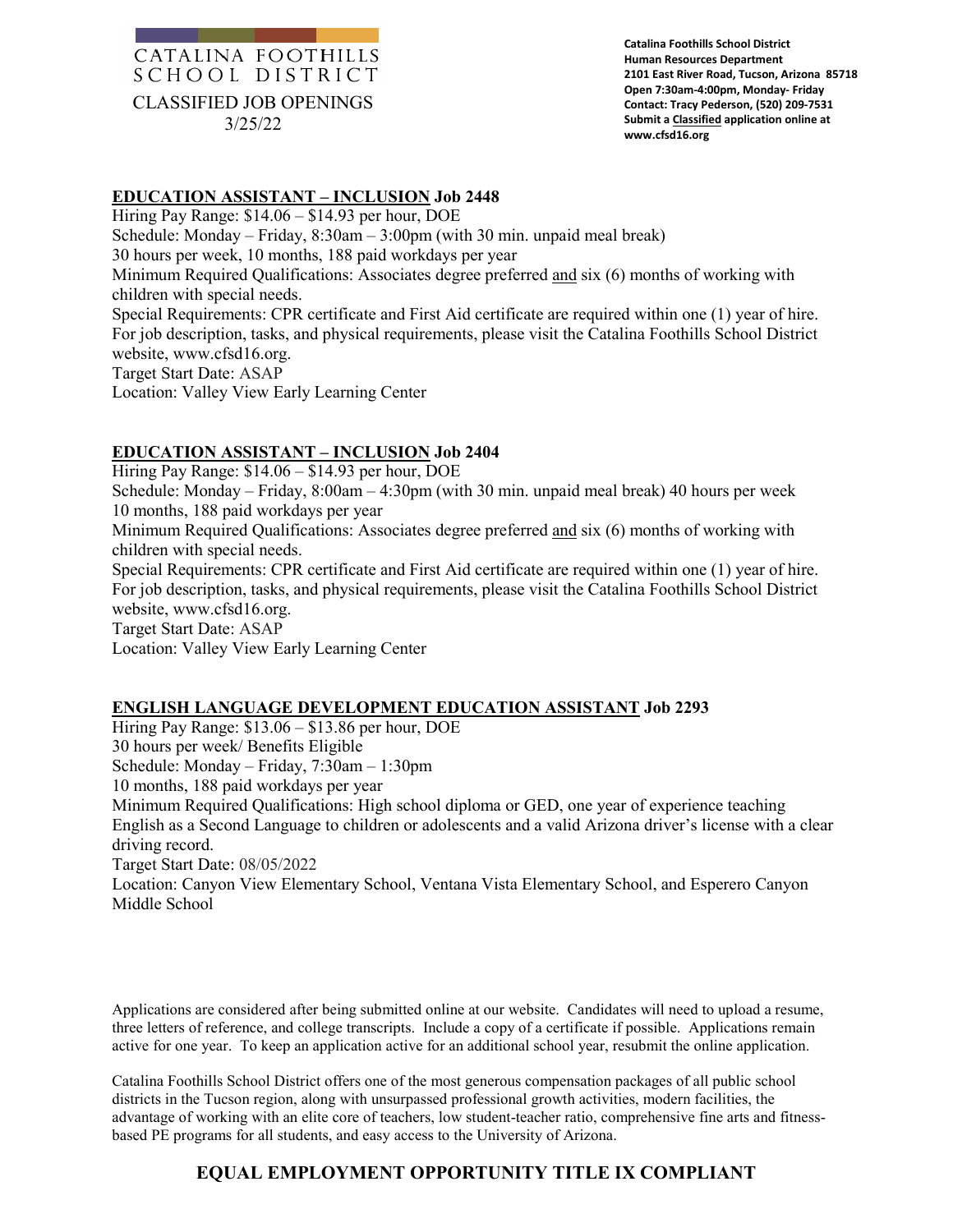## CATALINA FOOTHILLS SCHOOL DISTRICT CLASSIFIED JOB OPENINGS

3/25/22

### **OFFICE CLERK Job 2454**

**Catalina Foothills School District Human Resources Department 2101 East River Road, Tucson, Arizona 85718 Open 7:30am-4:00pm, Monday- Friday Contact: Tracy Pederson, (520) 209-7531 Submit a Classified application online at www.cfsd16.org**

Hiring Pay Range: \$13.39 - \$14.21/hr, DOE Schedule: Monday – Friday, 7:30am – 4:00 pm (includes 30 minute unpaid meal break) 40 hours/week, 10 months per year, 196 paid days per year Minimum Required Qualifications: High School diploma or GED and six months of clerical experience. For job description, please visit the Catalina Foothills School District website, www.cfsd16.org. Target Start Date: July 2022

Location: Manzanita Elementary School

### **HEALTH ASSISTANT Job 2468**

Hiring Pay Range: \$14.06 - \$14.93, DOE Schedule: Monday – Friday, 7:30am – 3:00pm (includes 30 minute unpaid meal break) 35 hours per week; 10 months per year, 191 paid workdays per year Benefits Eligible, Non-Exempt Minimum Required Qualifications: High school diploma or GED; certification in a health related field or equivalent school health class completion; current CPR/First Aid certificates. Two (2) years working in a school preferred; Target Start Date: August 2022 Locations: Manzanita Elementary School

### **EDUCATION ASSISTANT – CLASSROOM Job 2455**

Hiring Pay Range: \$12.80-\$13.20 per hour, DOE Schedule: .875 FTE, 35 hours/week; Hours: TBD 10 months/188 paid work days per year For job description please visit the Catalina Foothills School District website [www.cfsd16.org.](http://www.cfsd16.org/) Minimum Required Qualifications: High School Diploma or GED. Special Requirements: CPR and First Aid certificate are required within one (1) year of hire. Target Start Date: ASAP Location: Manzanita Elementary School

### **EDUCATION ASSISTANT – INCLUSION Job 2342**

Hiring Pay Range: \$14.06 – \$14.93 per hour, DOE Schedule: 34.75 hours/week, hours TBD 10 months, 188 paid workdays per year – Benefits Eligible Minimum Required Qualifications: Associates degree preferred and six (6) months of working with children with special needs. Special Requirements: CPR certificate and First Aid certificate are required within one (1) year of hire. For job description, tasks, and physical requirements, please visit the Catalina Foothills School District website, www.cfsd16.org. Target Start Date: ASAP Location: Manzanita Elementary School

Applications are considered after being submitted online at our website. Candidates will need to upload a resume, three letters of reference, and college transcripts. Include a copy of a certificate if possible. Applications remain active for one year. To keep an application active for an additional school year, resubmit the online application.

Catalina Foothills School District offers one of the most generous compensation packages of all public school districts in the Tucson region, along with unsurpassed professional growth activities, modern facilities, the advantage of working with an elite core of teachers, low student-teacher ratio, comprehensive fine arts and fitnessbased PE programs for all students, and easy access to the University of Arizona.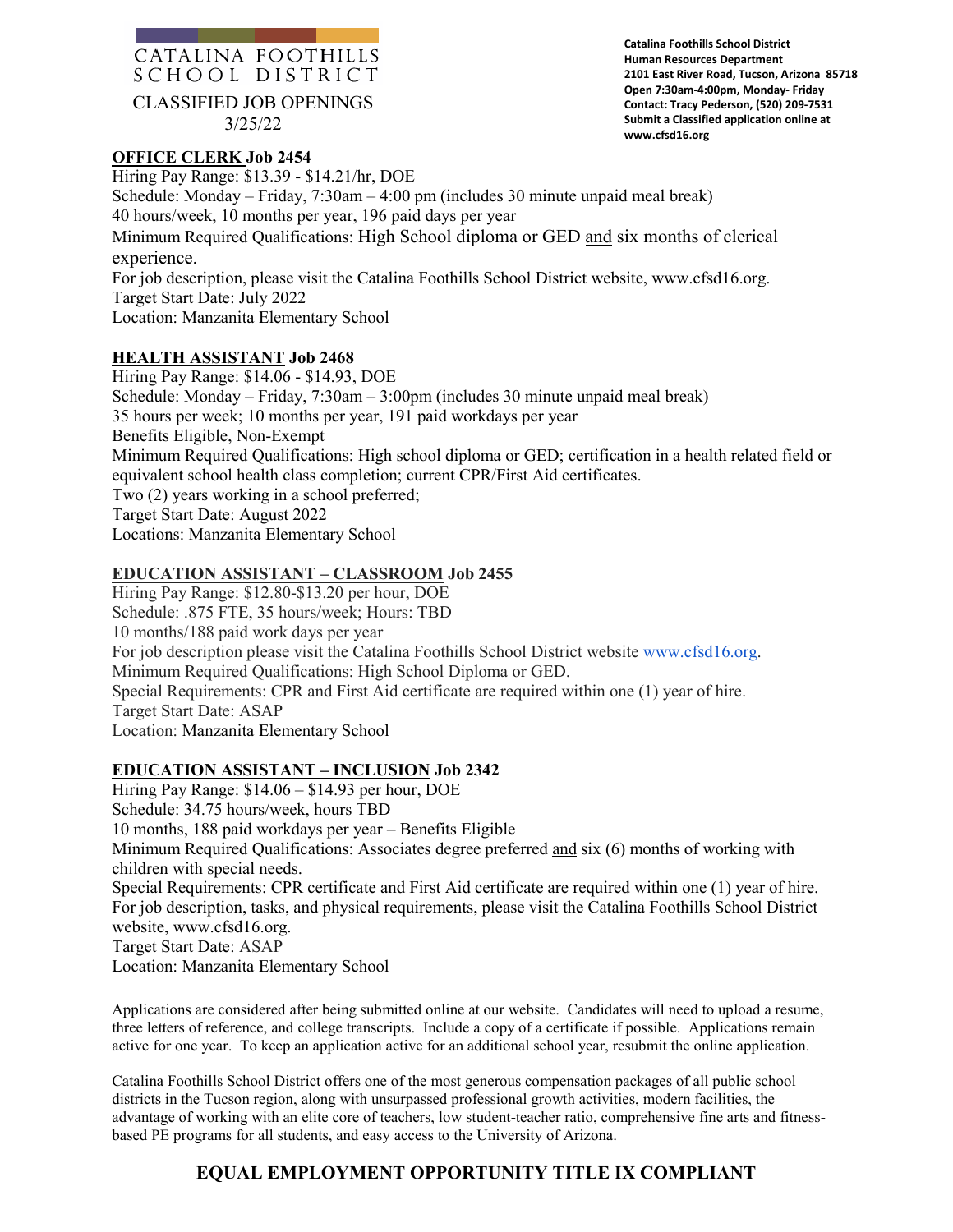### CATALINA FOOTHILLS SCHOOL DISTRICT

### CLASSIFIED JOB OPENINGS

3/25/22

**Catalina Foothills School District Human Resources Department 2101 East River Road, Tucson, Arizona 85718 Open 7:30am-4:00pm, Monday- Friday Contact: Tracy Pederson, (520) 209-7531 Submit a Classified application online at www.cfsd16.org**

### **EDUCATION ASSISTANT – CLASSROOM Job 2475**

Hiring Pay Range: \$12.80-\$13.20 per hour, DOE

Schedule: .75 FTE, 30 hours/week; Hours: Monday – Friday 9:00am – 3:30pm (includes 30 min. meal break)

10 months/188 paid work days per year

For job description please visit the Catalina Foothills School District website [www.cfsd16.org.](http://www.cfsd16.org/)

Minimum Required Qualifications: High School Diploma or GED.

Special Requirements: CPR and First Aid certificate are required within one (1) year of hire.

Target Start Date: 08/05/2022

Location: Manzanita Elementary School

### **EDUCATION ASSISTANT – CLASSROOM Job 2476**

Hiring Pay Range: \$12.80-\$13.20 per hour, DOE Schedule: .8125 FTE, 32.5 hours/week; Hours: Monday – Friday 7:30am – 2:00pm (includes 30 min. meal break) 10 months/188 paid work days per year For job description please visit the Catalina Foothills School District website [www.cfsd16.org.](http://www.cfsd16.org/) Minimum Required Qualifications: High School Diploma or GED. Special Requirements: CPR and First Aid certificate are required within one (1) year of hire. Target Start Date: 08/05/2022 Location: Manzanita Elementary School

### **COMPUTER TECHNICIAN I Job 2185**

Hiring Pay Range: \$15.91 - \$16.89, DOE Schedule: Monday – Friday, 7:30am – 4:00pm 40 hours per week; 222 paid work days per year Minimum Required Qualifications: High school diploma or GED and one year of experience maintaining multiple computers in a network environment. Target Start Date: 03/09/2022 Location: Sunrise Drive Elementary School

### **EDUCATION ASSISTANT – INCLUSION Job 2438**

Hiring Pay Range: \$14.06 – \$14.93 per hour, DOE 32 hours per week/ Benefits Eligible Schedule: MTWF 7:45am – 2:45pm (30 minute unpaid meal break) and Th 7:45am – 1:45pm 10 months, 188 paid workdays per year Minimum Required Qualifications: Associates degree preferred and six (6) months of working with children with special needs. Special Requirements: CPR certificate and First Aid certificate are required within one (1) year of hire. For job description, tasks, and physical requirements, please visit the Catalina Foothills School District website, www.cfsd16.org. Target Start Date: ASAP Location: Sunrise Drive Elementary School

Applications are considered after being submitted online at our website. Candidates will need to upload a resume, three letters of reference, and college transcripts. Include a copy of a certificate if possible. Applications remain active for one year. To keep an application active for an additional school year, resubmit the online application.

Catalina Foothills School District offers one of the most generous compensation packages of all public school districts in the Tucson region, along with unsurpassed professional growth activities, modern facilities, the advantage of working with an elite core of teachers, low student-teacher ratio, comprehensive fine arts and fitnessbased PE programs for all students, and easy access to the University of Arizona.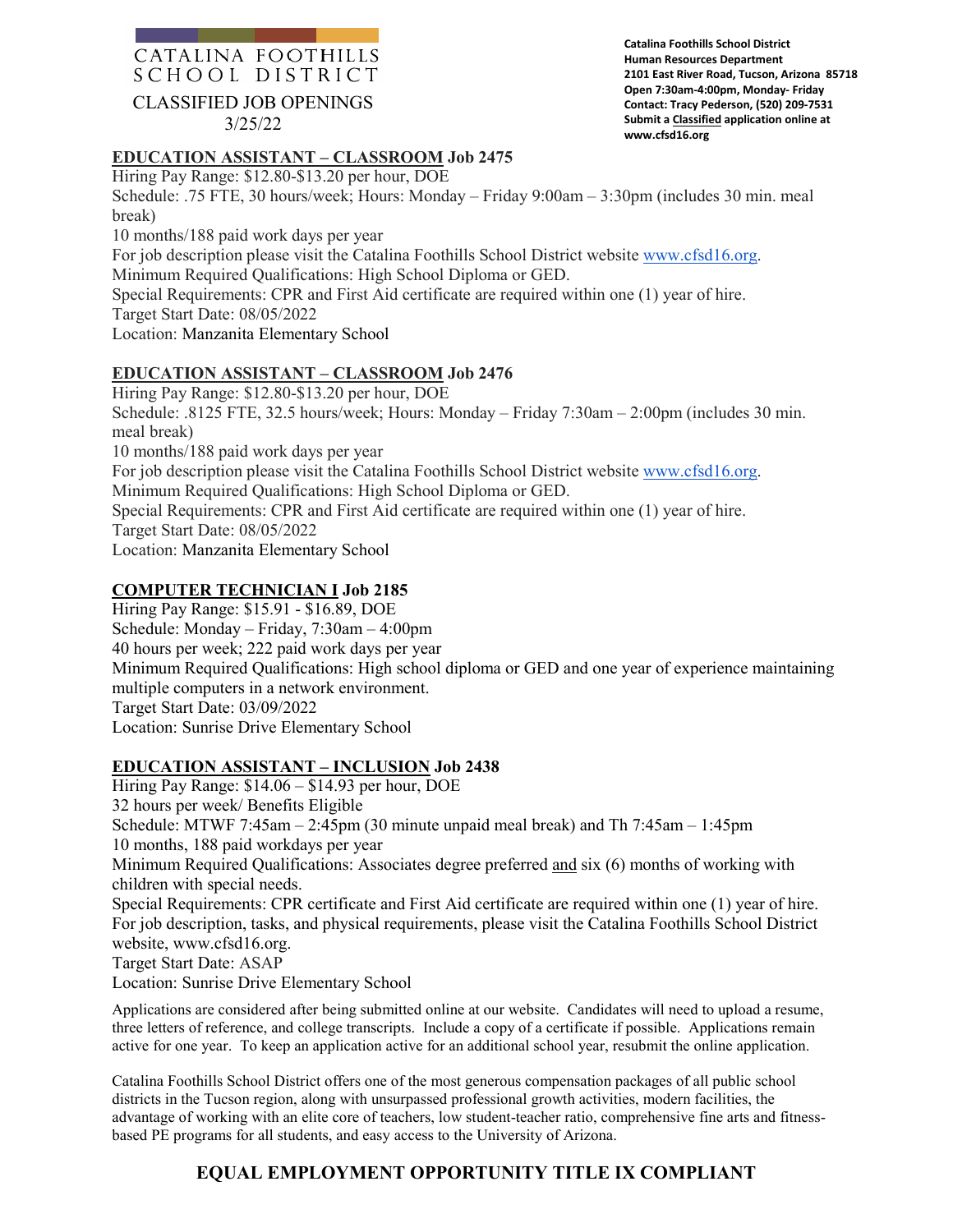## CATALINA FOOTHILLS SCHOOL DISTRICT CLASSIFIED JOB OPENINGS 3/25/22

**Catalina Foothills School District Human Resources Department 2101 East River Road, Tucson, Arizona 85718 Open 7:30am-4:00pm, Monday- Friday Contact: Tracy Pederson, (520) 209-7531 Submit a Classified application online at www.cfsd16.org**

### **EDUCATION ASSISTANT – INCLUSION Job 2466**

Hiring Pay Range: \$14.06 – \$14.93 per hour, DOE Schedule: 35 hours/week; Hours: Mon-Fri 7:45am – 3:15pm 10 months, 188 paid workdays per year – Benefits Eligible Minimum Required Qualifications: Associates degree preferred and six (6) months of working with children with special needs. Special Requirements: CPR certificate and First Aid certificate are required within one (1) year of hire. For job description, tasks, and physical requirements, please visit the Catalina Foothills School District website, www.cfsd16.org. Target Start Date: ASAP Location: Ventana Vista Elementary School

### **OFFICE CLERK – ATTENDANCE Job 2401**

Hiring Pay Range: \$13.39 - \$14.21/hr, DOE Schedule: Monday – Friday, 7:30 am – 4:00 pm (includes 30 minute unpaid lunch) 40 hours/week, 10 months per year, 196 paid work days per year For job description please visit the Catalina Foothills School District website, www.cfsd16.org. Minimum Required Qualifications: High School diploma or GED and six months of clerical experience. Target Start Date: ASAP Location: Ventana Vista Elementary School

### **SPECIAL EDUCATION SECRETARY Job 2492**

Hiring Pay Range: \$16.72 - \$17.75 per hour, DOE

Schedule: Monday - Friday, 40 hours per week

11 months/233 paid days per year

Eligible for full benefits package (includes medical, dental & vision & Arizona State Retirement System membership)

Minimum Required Qualifications: High school diploma or GED; 2 -3 years administrative support experience; coursework in secretarial, business or finance at junior college level preferred; demonstrated proficiency with computer programs, including Word, Excel, PowerPoint, Outlook, database management, and desktop publishing; ability to communicate and work well with staff, students, and public; experience with Student Management System for student needs reporting to state department preferred.

Target Start Date: ASAP Location: Ventana Vista Elementary School

Applications are considered after being submitted online at our website. Candidates will need to upload a resume, three letters of reference, and college transcripts. Include a copy of a certificate if possible. Applications remain active for one year. To keep an application active for an additional school year, resubmit the online application.

Catalina Foothills School District offers one of the most generous compensation packages of all public school districts in the Tucson region, along with unsurpassed professional growth activities, modern facilities, the advantage of working with an elite core of teachers, low student-teacher ratio, comprehensive fine arts and fitnessbased PE programs for all students, and easy access to the University of Arizona.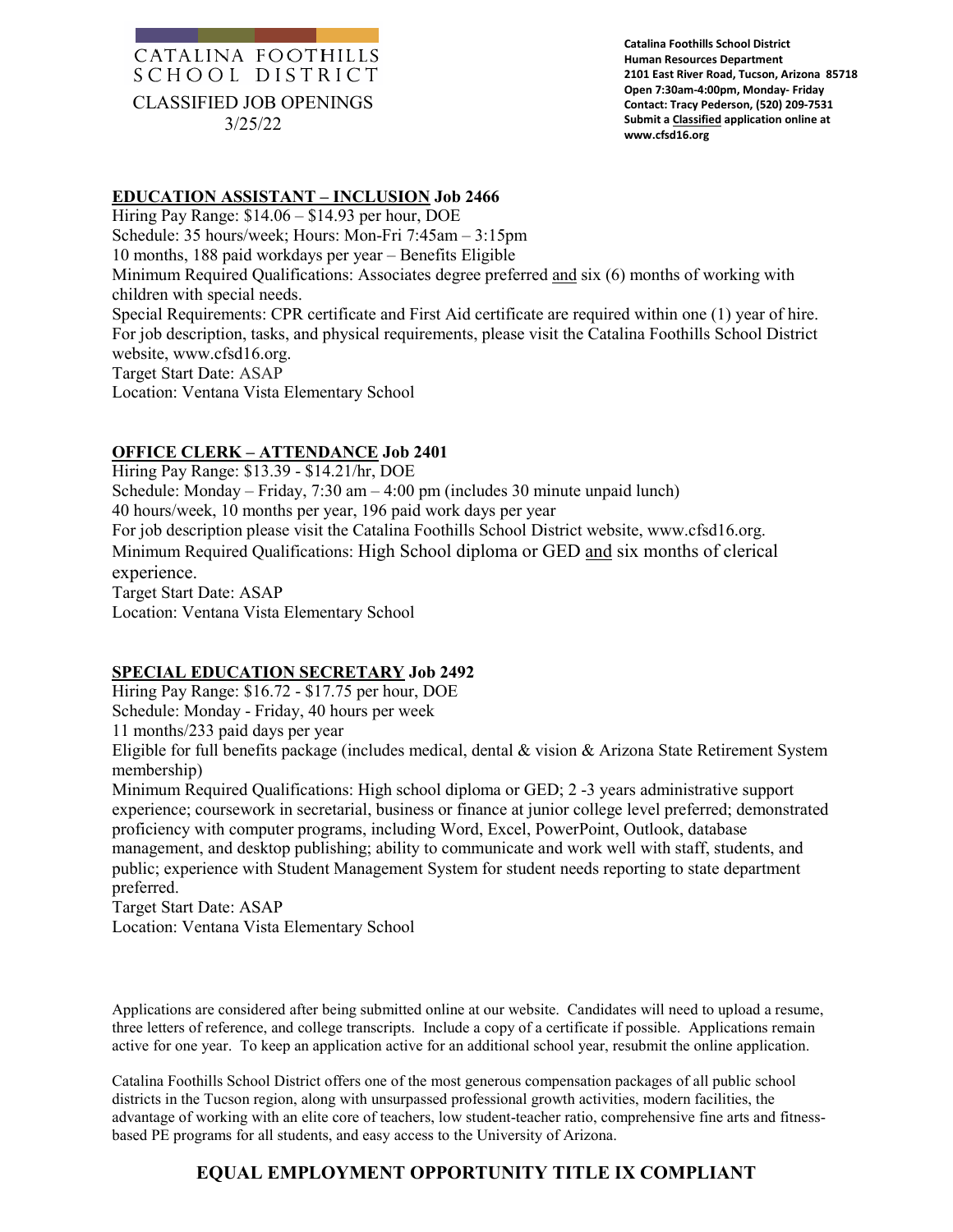## CATALINA FOOTHILLS SCHOOL DISTRICT CLASSIFIED JOB OPENINGS

3/25/22

**Catalina Foothills School District Human Resources Department 2101 East River Road, Tucson, Arizona 85718 Open 7:30am-4:00pm, Monday- Friday Contact: Tracy Pederson, (520) 209-7531 Submit a Classified application online at www.cfsd16.org**

### **EDUCATION ASSISTANT – CLASSROOM Job 2456**

This position includes 10 hours per week assisting with food service tasks. Hiring Pay Range: \$12.80-\$13.20 per hour, DOE Schedule: 1.0 FTE, 40 hours/week; Hours: Mon– Fri 7:00am – 3:30pm (30 minute unpaid lunch break) 10 months/188 paid work days per year For job description please visit the Catalina Foothills School District website [www.cfsd16.org.](http://www.cfsd16.org/) Minimum Required Qualifications: High School Diploma or GED. Special Requirements: CPR and First Aid certificate are required within one (1) year of hire. Target Start Date: ASAP Location: Esperero Canyon Middle School

### **IN-SCHOOL SUSPENSION MONITOR, LEVEL II Job 1099**

Hiring Pay Range: \$14.06 - \$14.93, DOE Schedule: Monday – Friday, 6:45am – 3:15pm 40 hours per week; 192 workdays per year Minimum Required Qualifications: High school diploma or GED and two (2) years of experience working with middle or high school students receiving school disciplinary actions. Intermediate to advanced level computer skills, particularly with databases and Excel Spreadsheets. Target Start Date: ASAP Location: Orange Grove Middle School

### **IN-SCHOOL SUSPENSION MONITOR, LEVEL II Job 1021**

Hiring Pay Range: \$14.06 - \$14.93, DOE Schedule: Monday – Friday, 10:30am – 3:00pm 22.5 hours per week; 192 workdays per year Minimum Required Qualifications: High school diploma or GED and two (2) years of experience working with middle or high school students receiving school disciplinary actions. Intermediate to advanced level computer skills, particularly with databases and Excel Spreadsheets. Target Start Date: ASAP Location: Orange Grove Middle School

#### **EDUCATION ASSISTANT – CLASSROOM Job 2453**

This position includes 10 hours per week assisting with food service tasks. Hiring Pay Range: \$12.80-\$13.20 per hour, DOE Schedule: .875 FTE, 35 hours/week; Hours: TBD 10 months/188 paid work days per year For job description please visit the Catalina Foothills School District website [www.cfsd16.org.](http://www.cfsd16.org/) Minimum Required Qualifications: High School Diploma or GED. Special Requirements: CPR and First Aid certificate are required within one (1) year of hire. Target Start Date: ASAP Location: Orange Grove Middle School

Applications are considered after being submitted online at our website. Candidates will need to upload a resume, three letters of reference, and college transcripts. Include a copy of a certificate if possible. Applications remain active for one year. To keep an application active for an additional school year, resubmit the online application.

Catalina Foothills School District offers one of the most generous compensation packages of all public school districts in the Tucson region, along with unsurpassed professional growth activities, modern facilities, the advantage of working with an elite core of teachers, low student-teacher ratio, comprehensive fine arts and fitnessbased PE programs for all students, and easy access to the University of Arizona.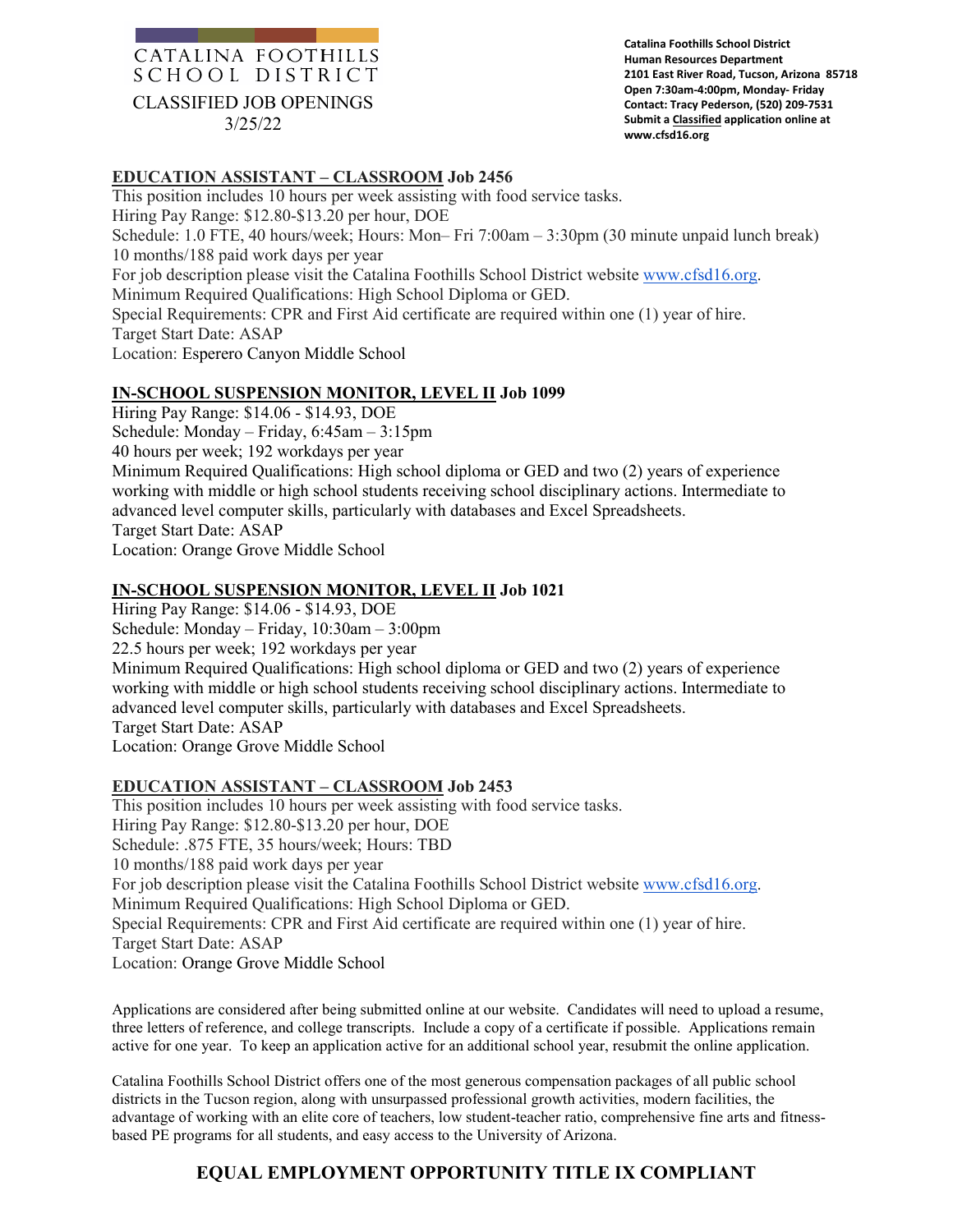# CATALINA FOOTHILLS SCHOOL DISTRICT

CLASSIFIED JOB OPENINGS

3/25/22

**Catalina Foothills School District Human Resources Department 2101 East River Road, Tucson, Arizona 85718 Open 7:30am-4:00pm, Monday- Friday Contact: Tracy Pederson, (520) 209-7531 Submit a Classified application online at www.cfsd16.org**

### **EDUCATION ASSISTANT CLASSROOM, MATH & READING Job 2426**

"During the Day Tier 2 Targeted Math Support" Hiring Pay Range: \$12.43-\$13.20 per hour, DOE Schedule: .875 FTE (35 hours/week) 10 months/188 paid work days per year For job description please visit the Catalina Foothills School District website [www.cfsd16.org.](http://www.cfsd16.org/) Minimum Required Qualifications: High School Diploma or GED. Special Requirements: CPR and First Aid certificate are required within one (1) year of hire. Target Start Date: ASAP Location: Orange Grove Middle School

### **REGISTRAR Job 2314**

Hiring Pay Range: \$15.91-\$16.89/hr, DOE Schedule: Mon – Fri, 7:30 a.m. to 4:00 p.m. (40 hours per week) 12 months, 261 paid work days per year For job description, please visit the Catalina Foothills School District website www.cfsd16.org. Minimum Required Qualifications: High school diploma or GED and one (1) year of clerical experience. Target Start Date: ASAP Location: Catalina Foothills High School

### **OFFICE CLERK – FRONT DESK Job 2403**

Hiring Pay Range: \$13.39 - \$14.21/hr, DOE Schedule: Monday – Friday, 8:00 am – NOON 20 hours/week, 10 months per year, 196 paid work days per year For job description please visit the Catalina Foothills School District website, www.cfsd16.org. Minimum Required Qualifications: High School diploma or GED and six months of clerical experience. Target Start Date: ASAP Location: Catalina Foothills High School

### **OFFICE COORDINATOR, Job 2176**

Hiring Pay Range: \$15.15-\$16.08/hr, DOE 40 hours per week, FTE 1.0, Benefits Eligible, Non-Exempt Schedule: Mon – Fri, 7:30 a.m. to 4:00 p.m. (includes 30 minute unpaid meal break) 10 months, 192 paid days per year For job description, please visit the Catalina Foothills School District website www.cfsd16.org. Minimum Required Qualifications: High school diploma or GED and one (1) year of administrative experience. Target Start Date: 03/14/2022 Location: Catalina Foothills High School

Applications are considered after being submitted online at our website. Candidates will need to upload a resume, three letters of reference, and college transcripts. Include a copy of a certificate if possible. Applications remain active for one year. To keep an application active for an additional school year, resubmit the online application.

Catalina Foothills School District offers one of the most generous compensation packages of all public school districts in the Tucson region, along with unsurpassed professional growth activities, modern facilities, the advantage of working with an elite core of teachers, low student-teacher ratio, comprehensive fine arts and fitnessbased PE programs for all students, and easy access to the University of Arizona.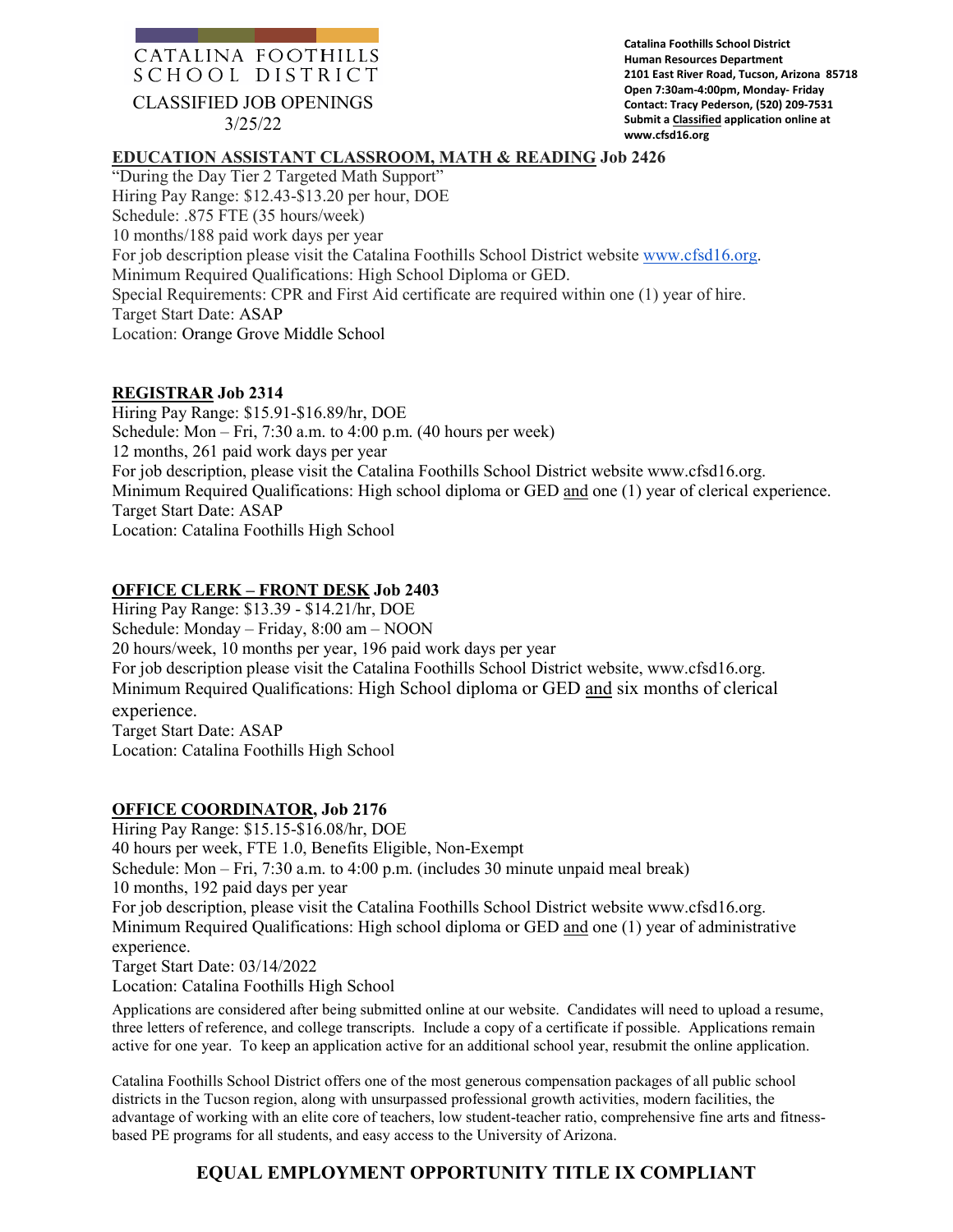## CATALINA FOOTHILLS SCHOOL DISTRICT CLASSIFIED JOB OPENINGS 3/25/22

**Catalina Foothills School District Human Resources Department 2101 East River Road, Tucson, Arizona 85718 Open 7:30am-4:00pm, Monday- Friday Contact: Tracy Pederson, (520) 209-7531 Submit a Classified application online at www.cfsd16.org**

### **MAINTENANCE TECH II (ROOFING) Job 2355**

Hiring Pay Range: \$18.45 - \$19.59 per hour, DOE Schedule: Monday - Friday, 6:00am – 2:30pm 40 hours per week, 12 months per year Eligible for full benefits package (includes medical coverage & Arizona State Retirement System membership) Minimum Required Qualifications: High school diploma or GED; five (5) years of journey level trades maintenance experience in roofing field; basic computer related skills, including familiarity with MS Word and MS Excel; knowledge of the SchoolDude Work Order System is a plus. Special Requirements: Valid Arizona driver's license with ability to drive a manual shift vehicle, and a clear driving record. Target Start Date: 01/03/2022 Location: Catalina Foothills High School

#### **MAINTENANCE TECH II (PLUMBING & GENERALIST) Job 2439**

Hiring Pay Range: \$18.45 - \$19.59 per hour, DOE Schedule: Monday - Friday, 6:00am – 2:30pm 40 hours per week, 12 months per year Eligible for full benefits package (includes medical coverage & Arizona State Retirement System membership) Minimum Required Qualifications: High school diploma or GED; five (5) years of journey level trades maintenance experience in HVAC, electrical and plumbing fields; basic computer related skills, including familiarity with MS Word and MS Excel; knowledge of the SchoolDude Work Order System is a plus. Special Requirements: Valid Arizona driver's license with ability to drive a manual shift vehicle, and a clear driving record. Target Start Date: 01/03/2022 Location: Catalina Foothills High School

### **MAINTENANCE TECH II (HVAC & GENERALIST) Job 2354**

Hiring Pay Range: \$18.45 - \$19.59 per hour, DOE Schedule: Monday - Friday, 6:00am – 2:30pm 40 hours per week, 12 months per year Eligible for full benefits package (includes medical coverage & Arizona State Retirement System membership) Minimum Required Qualifications: High school diploma or GED; five (5) years of journey level trades maintenance experience in HVAC, electrical and plumbing fields; basic computer related skills, including familiarity with MS Word and MS Excel; knowledge of the SchoolDude Work Order System is a plus. Special Requirements: Valid Arizona driver's license with ability to drive a manual shift vehicle, and a clear driving record. Target Start Date: ASAP Location: Catalina Foothills High School

Applications are considered after being submitted online at our website. Candidates will need to upload a resume, three letters of reference, and college transcripts. Include a copy of a certificate if possible. Applications remain active for one year. To keep an application active for an additional school year, resubmit the online application.

Catalina Foothills School District offers one of the most generous compensation packages of all public school districts in the Tucson region, along with unsurpassed professional growth activities, modern facilities, the advantage of working with an elite core of teachers, low student-teacher ratio, comprehensive fine arts and fitnessbased PE programs for all students, and easy access to the University of Arizona.